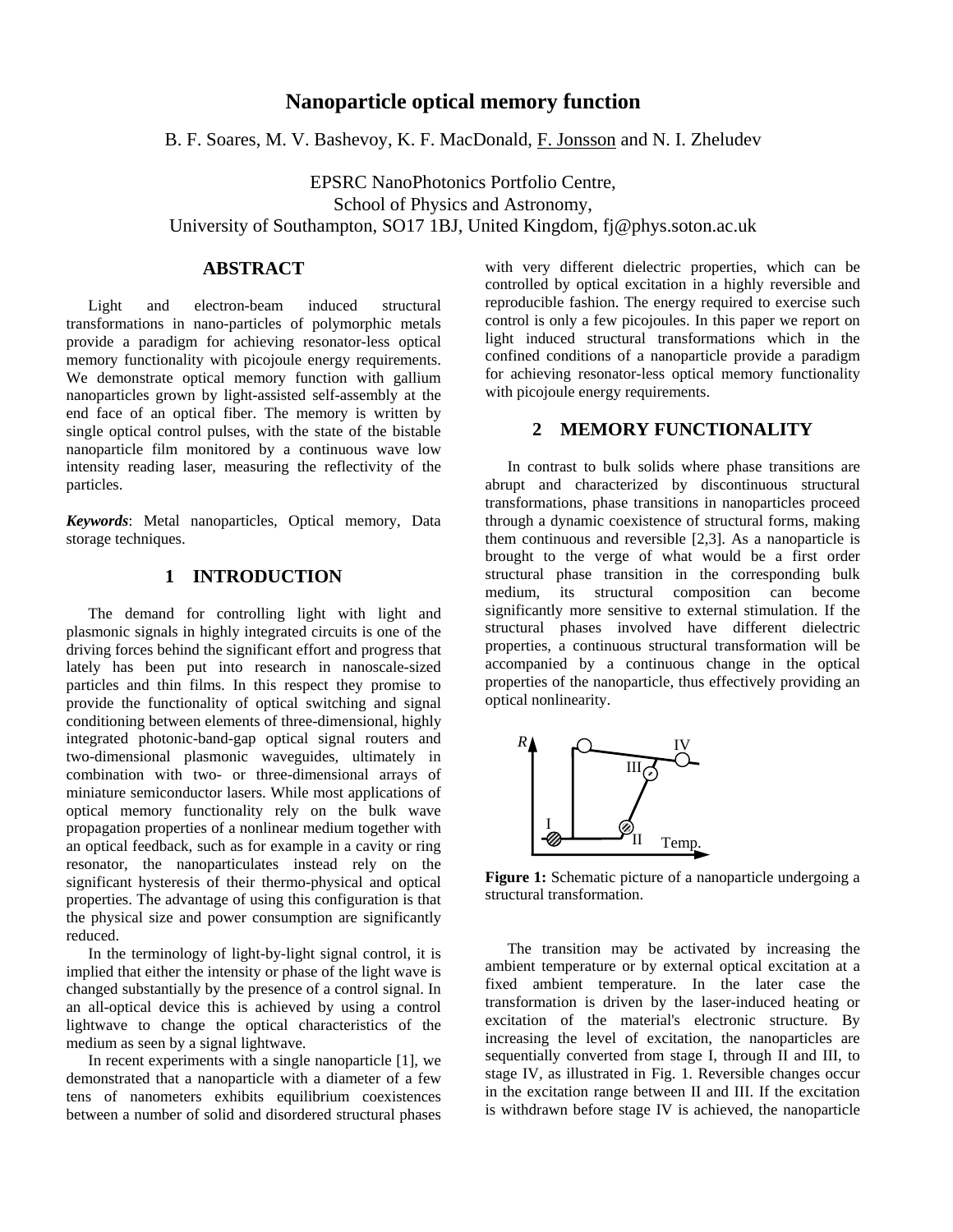will return to its initial state, i.e. stage I. As the particles are fully converted into phase IV, they will not return to their low-temperature phase without substantial overcooling.

For example, a gallium nanoparticle probed using low intensity continuous wave (CW) laser light needs to be overcooled by more than 90 K before it returns to the lowtemperature phase. Such a nanoparticle is therefore an inherently bistable object, and this presents an opportunity for creating an optical memory element.



**Figure 2:** Experimental arrangement for demonstrating optical memory function in gallium nanoparticles: (a) components inside the deposition chamber and AFM image of a gallium nanoparticle film on the core of the cleaved optical fiber; (b) optical setup for memory reading and writing, outside the chamber.

By employing the hysteresis, we have demonstrated optical memory functionality with gallium nanoparticles grown by light-assisted self-assembly at the end face of an optical fiber, using the setup illustrated in Fig. 2a. A pulsed semiconductor laser operating at a wavelength of 1.5  $\mu$ m was used to generate single control pulses with 1  $\mu$ s duration (Fig. 2b). These pulses were used to switch the gallium nanoparticles from a low reflectivity state, labeled as logical state '0', into a high reflectivity state, labeled as logical state '1'. The state of the bistable nanoparticle film was monitored by a second CW low intensity reading laser, used for measuring the reflectivity of the particles.



**Figure 3:** Nanoparticle undergoing light-induced structural transformations as an inherently bistable element. Hollow arrows indicate temperature set points, solid lines show the action of the control optical pulse, and dashed lines show the evolution of the system on termination of the control pulse. The dotted line shows system reset.

In the absence of the control pulse the reflectivity shows a well-defined hysteresis on cycling the temperature. However, as the temperature of the nanoparticles is set below the lower transition temperature  $T_{0*}$  the control pulse causes only a reversible change in the state of the nanoparticles (Fig. 3a). As the temperature  $T_0$  is set to a temperature higher than  $T_{0*}$ , within the region of the hysteresis curve, the control pulse energy becomes sufficient to fully convert the nanoparticles into state '1' (Fig. 3b), where they remain even after the pulse has passed. The system then stays in state '1' regardless of the presence of additional control pulses (Fig. 3c). In order to restore state '0', one can decrease the temperature of the nanoparticles below the hysteresis boundary  $T_{0^*}$  (Fig. 3d), completing the cycle of writing and erasing information to give EPROM functionality.

As the temperature set point can be controlled optically by the intensity of the reading beam, in addition to the temperature  $T_0$ , we have also experimentally shown that one can in fact achieve all-optical erase functionality as well, simply by adjusting the reading signal power. Thus, a nanoparticle can constitute an optical memory bit which can be read and erased by a weak probe beam, and written by a single optical control pulse.

#### **3 EXPERIMENTAL SETUP**

In demonstrating the memory functionality, the film of gallium nanoparticles was fabricated by deposition on the end face of an optical fiber, using an atomic beam from an effusion cell and the light assisted deposition technique as